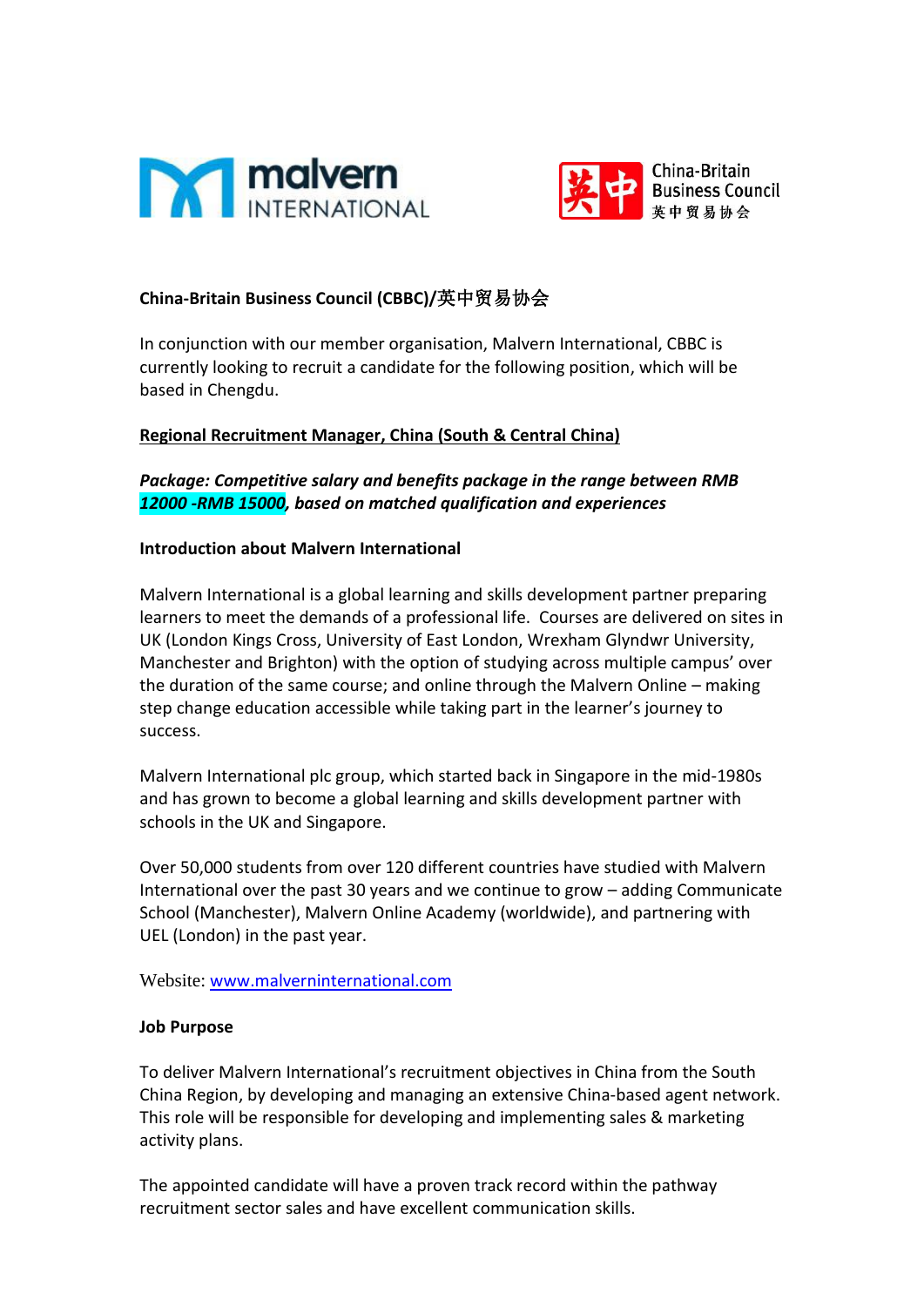Central to this role is the development of relationships with a range of stakeholders, the ability to be self-motivated and to drive results through:

- Strong internal and external relationships
- The ability to clearly and concisely across a diverse set of audiences
- Strong negotiation and influencing skills.

The successful candidate will be enthusiastic, target-driven, and a strong team player with a flexible approach to work. The role will involve extensive recruitment travel throughout South and Central China with potential trips to other regions as required.

### **Main duties and responsibilities:**

- To work with senior management within Malvern International to achieve student recruitment targets in China and through China-based agents.
- To build effective working relationships with the school colleagues and deliver collaborative recruitment activities to achieve enrolment targets.
- To develop a strong understanding of Malvern International's offering including overall brand positioning, individual brand messaging, programme propositions and the unique positioning, provision, and strengths of the schools with a view to promote our key services to students, parents, agents, and other institutions in China.
- To manage all aspects of the agent network for South and Central China.
- To be fully aware and on top of UKVI developments for students wishing to study in the UK.
- To attend recruitment events and advise/counsel student enquirers/applicants.
- This summarises the main key responsibilities of your role but there may be other reasonable requests made and other responsibilities included from time to time.
- To drive effective relationships through developing a robust agent network in South & Central China, and training for our partners.
- To provide comprehensive reports on regional visits, to disseminate these reports appropriately within the organization, and to ensure that market intelligence gained through recruitment activity is fed back to colleagues to inform future activity and the development of new products and services.

This job description is provided as a guide to the role. It is not intended to be an exhaustive description of duties and responsibilities and may be subject to periodic revision.

## **Skills, Qualifications & Personal Qualities:**

Statutory requirements

Eligibility to live and work in China. Meet statutory and organisational childsafeguarding requirements. - Essential

## Qualifications

- Educated to a minimum of degree level. Essential
- Fluent in Mandarin Chinese (spoken and written). Essential
- Fluent in English (spoken and written). Essential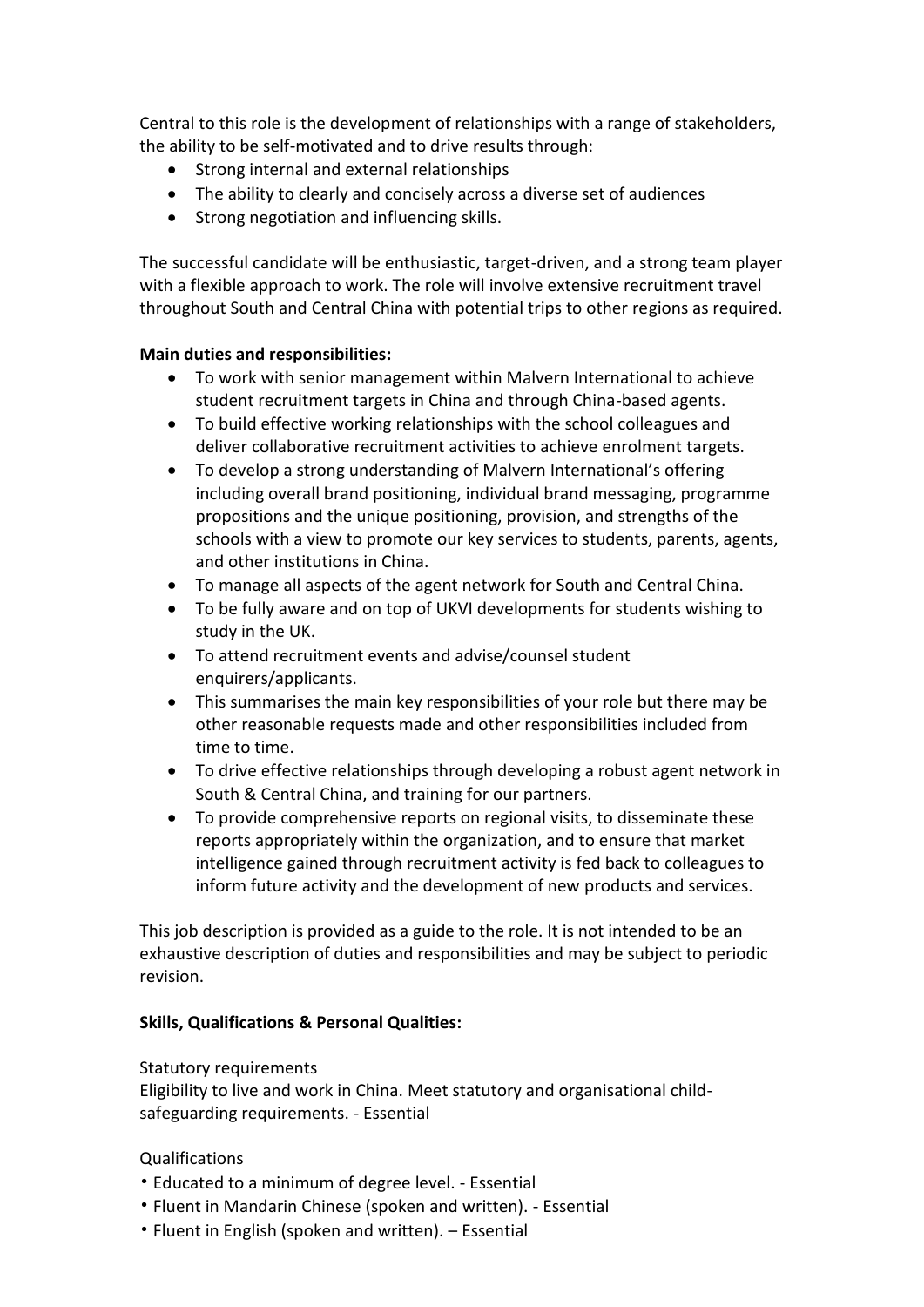- Certified training in sales and/or marketing programmes. Desirable
- Degree in a business or marketing- related subject and/or from UK University. Desirable

## Experience and knowledge

• Good understanding of sales and marketing processes in the international education sector. - Essential

• Experience of producing sales reports. - Essential

• Proven track record in delivering against recruitment targets in the international education sphere. - Essential

- Good understanding of the UK education system. Essential
- Established relationships with agents and educational consultants in Southern China. – Essential
- Good understanding of UKVI regulations. Desirable
- Good knowledge of the wider China region and its market trends. Desirable
- Good initial understanding of the international GCSE and Sixth form market. Desirable

### Skills and abilities

- Ability to develop and execute sales plans. Essential
- Excellent verbal and written communication skills. Essential
- Excellent presentation skills. Essential
- Skilled influencer and networker. Essential
- Good relationship management and customer service skills. Essential
- Ability to work both independently and collaboratively. Essential
- Ability to work under pressure and meet tight deadlines. Essential
- Good PC and database management skills. Essential
- Experience in utilisation of a CRM system. Desirable
- Demonstrated record in managing expenditure within a budget. Desirable
- Experience in digital marketing. Desirable

### Personal qualities

- Has a highly organised approach to work.
- Thrives on exceeding sales targets.
- Ability to work independently with minimal supervision, as well as demonstrated ability to work in a team environment proactively and effectively.
- Acts with integrity at all times.
- Is a champion of the benefits and opportunities associated with international education.
- Adopts a 'can-do' approach offering innovative ways of responding to challenges.
- Ability to deal with ambiguity and change.

The job holder will report administratively to CBBC's office managers in Chengdu, and functionally will report to and be supported by Malvern International.

### **Benefits and conditions of employment**

CBBC offer competitive packages which include basic gross salary, social insurance, medical insurance, housing fund and generous leave entitlement.